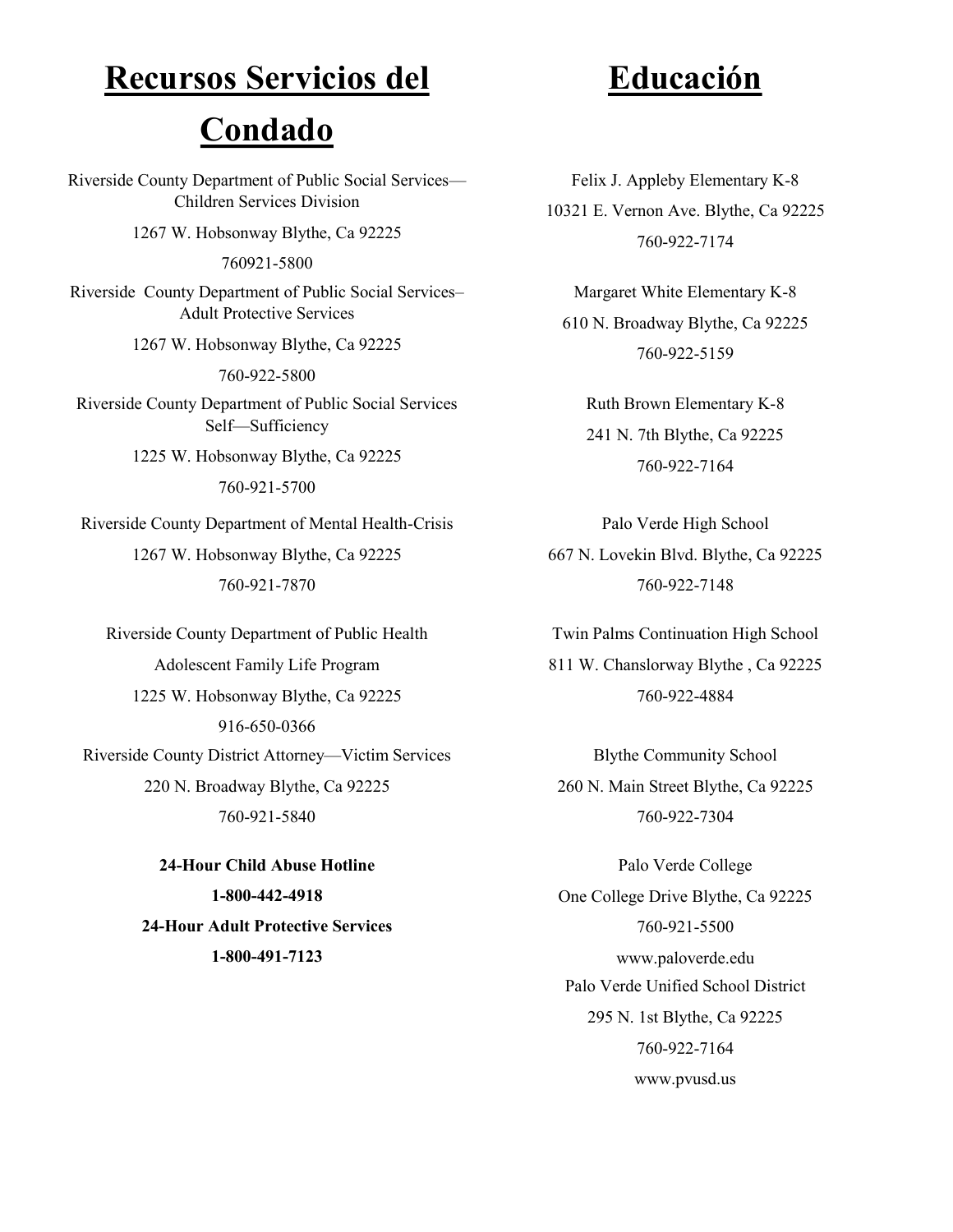Child Development Center 550 N. Lovekin Blvd. Blythe, Ca 92225 760-922-8714

Flores Family Child Care 396 Chanslorway Blythe, Ca 92225 760-922-4583

McCarthy Family Eunice Circle Blythe, Ca 92225 760-922-9261

Escuela De La Raza Unida 137 N. Broadway Blythe, Ca 92225 760-922-2582

Primeros Pasos 405 N. 7th St. Blythe, Ca 92225 760-922-4808

Escuela De La Raza Unida Early Learning Cernter 316 N. Carlton Blythe, Ca 92225 760-922-9080

> Watts Family Child Care 312 Cottonwood Blythe, Ca 92225 760-922-5053

Teresitas Child Care 301 First Street Blythe, Ca 92225 760-278-5257

## **Cuidado de Niños Asistencia Comunitaria**

Blythe Emergency Food Pantry 181 S. Main St. Blythe, Ca 92225 760-922-8836

Blythe Community Center –Senior Center 445 N. Broadway Blythe, Ca 92225 760-922-6161

Harmony Kitchen 219 S. Main Street Blythe, Ca 92225 760-921-4508

Sheltering Wings Corp. Day Program 701 E. Hobsonway Blythe, Ca 92225 760-922-0399

WIC (Woman, Infants and Children) 1293 W. Hobsonway Blythe, Ca 92225 1-800-455-4942

Escuela De La Raza Unida (IEP&IFSP Advocacy) 137 N. Broadway Blythe, Ca 92225 760-922-2582

Grandparents Raising Grandchildren AARP's Grandparent Information Center 1-888-687-2277

Community Action Partnership 260 Broadway Blythe, Ca 92225 760-921-5080

Employment Development Department (EDD) of Ca One College Dr. Blythe, Ca 92225 760-640-3144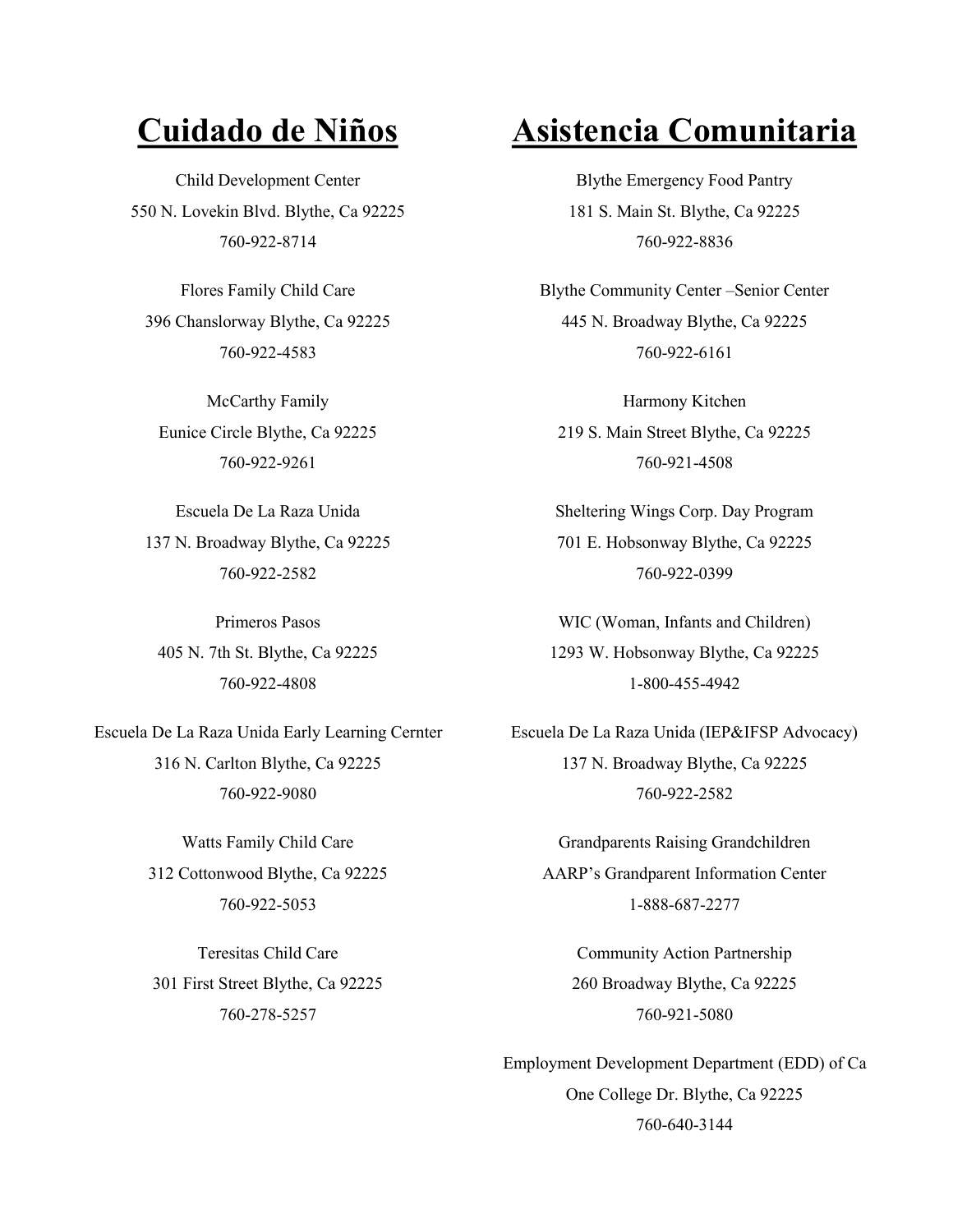### **Servicios de Salud Mental**

Riverside University Health System 1297 W. Hobsonway Blythe, Ca 92225 <sup>760</sup>-921-<sup>5000</sup> **Refugios**

Blythe Family Health Clinic 321 W. Hobsonway Ste. C Blythe, Ca 92225 760-922-4981

Caufield Counseling and Education Inc. 134 W. Hobsonway Ste. 5 Blythe, Ca 92225 760-442-9842

> **CARES Line 1-800-706-7500**

## **Recuperación por Abuso de Sustancias**

Casa de Esperanza 421 Avenue A Blythe, Ca 92225 760-278-5076 or 760-777-5780

3-Step Christ Centered Recovery 141 S. Willow St. Blythe, Ca 92225 760-922-9675

Victory Outreach Blythe 140 S. Willow St. Blythe, Ca 92225 760-619-4787

Riverside County Substance Abuse Program 1297 W. Hobsonway Blythe, Ca 92225 760-921-5000

Metcalf Recovery Ranch 9826 18th Ave. Blythe, Ca 92225 760-922-8625

Colorado River Regional Shelter 1301 Joshua Ave. Ste. C Parker, Az 85344 888-499-0911

> Martha's Village and Kitchen 83791 Date Ave. Indio, Ca 760-347-4741

Safe House of the Desert 72-710 E. Lynn Street Thousand Palms, Ca 760-343-3211

> Coachella Valley Rescue Mission 47-518 Van Buren Indio, Ca 760-347-3512

### **Violencia Doméstica**

### **Immediate Danger Call 911**

24—Hour Crisis Hotline 1-800-799-7233

Colorado River Regional Crisis Services 24-hour Crisis Hotline 1-888-499-0911 or 1-928-669-0107

Eve's Place Community Services 623-537-5380 or 844-301-7908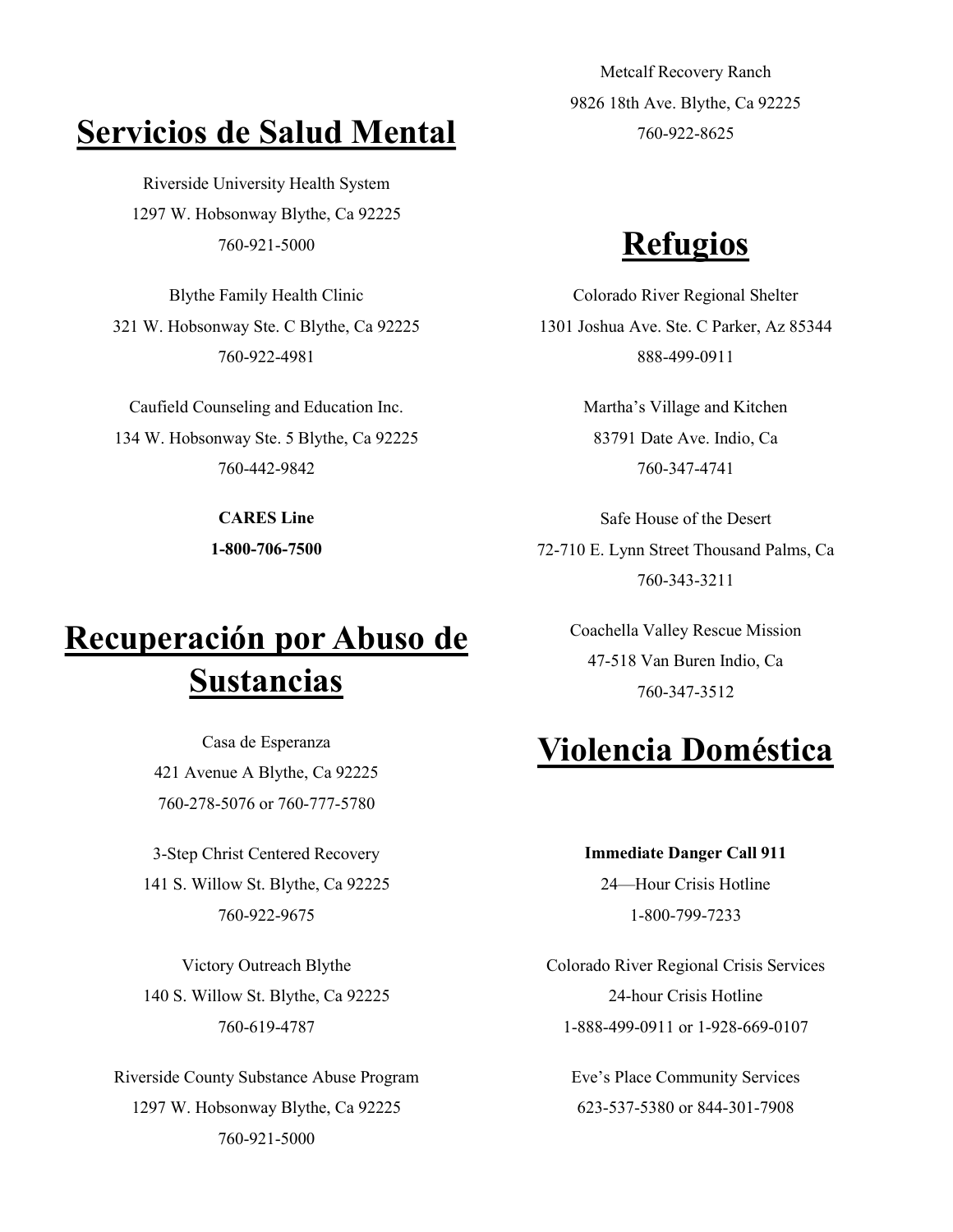## **Servicios de Transporte Servicios médicos**

Palo Verde Valley Transit Agency 425 N. Main Street Blythe, Ca 92225 760-922-1140

TRIP Program and ADA Special Services 760-922-4900

Palo Verde Hospital 250 N. First St. Blythe, Ca 92225 760-922-4115

Blythe Family Health Clinic-Clinicas De Salud 321 W. Hobsonway Ste. G Blythe, Ca 92225 760-922-4981

Greyhound Bus Lines 400 S. Lovekin Ave. Blythe, Ca 92225 760-922-5401

### Blythe Pediatrics 149 W. Hobsonway Blythe, Ca 92225 760-922-7337

### **Refugio de animales Servicios dentales**

Blythe Animal Shelter 245 S. Carlton Ave. Blythe, Ca 92225 760-921-7857

City of Blythe Animal Control 240 N. Spring St. Blythe, Ca 92225 760-922-6111

Circle H Veterinary Hospital 2828 W. Hobsonway Blythe, Ca 92225 760-922-3136

Smile First Dental—Dr. Epofania V. Nicocas DDS 301 E. Hobsonway Blythe, Ca 92225 760-922-2300

> Indio Surgery Center 46900 Monroe St. #201 Indio, Ca 92201 760-396-5733

> > Western Dental—Indo 81735 CA-111 Indio, Ca 92201 760-238-4533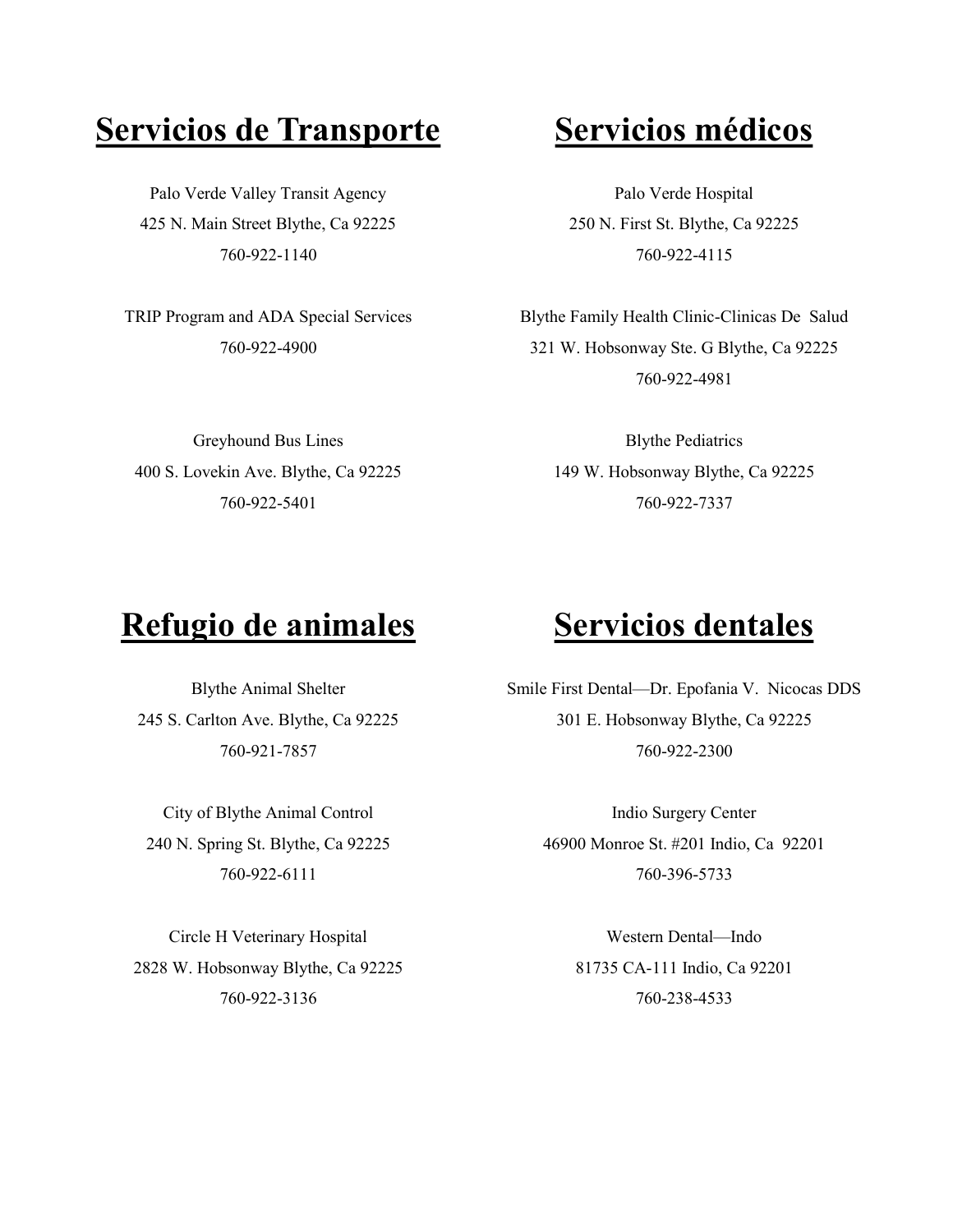### **Servicios de la ciudad /**

### **Gobierno**

Blythe Police Department 240 N. Spring Street Blythe, Ca 92225 760-922-6111

Riverside County Sherriff's Department 260 N. Spring Street Blythe, Ca 92225 760-921-7900

County of Riverside Assessors Offcie 270 N. Broadway Ave. Blythe, Ca 92225 760-921-5050

Riverside County Fire Department Station #43 140 W. Barnard Blythe, Ca 92225 760-922-7822

Blythe Volunteer Fire Department 201 N. Commercial Blythe, Ca 92225 760-922-6117

Blythe Chamber of Commerce 207 E. Hobsonway Blythe, Ca 92225 760-922-8166

United States Postal Service 200 E. Murphey Blythe, Ca 92225 1-800-275-8777

Palo Verde Valley Times 400 W. Hobsonway Blythe, Ca 92225 760-922-3181

Social Security Administration 1287 W. Hobsonway Blythe, Ca 92225 1-800-772-1213

Department of Veteran Affairs 1273 W. Hobsonway Blythe, Ca 92225 760-921-1224